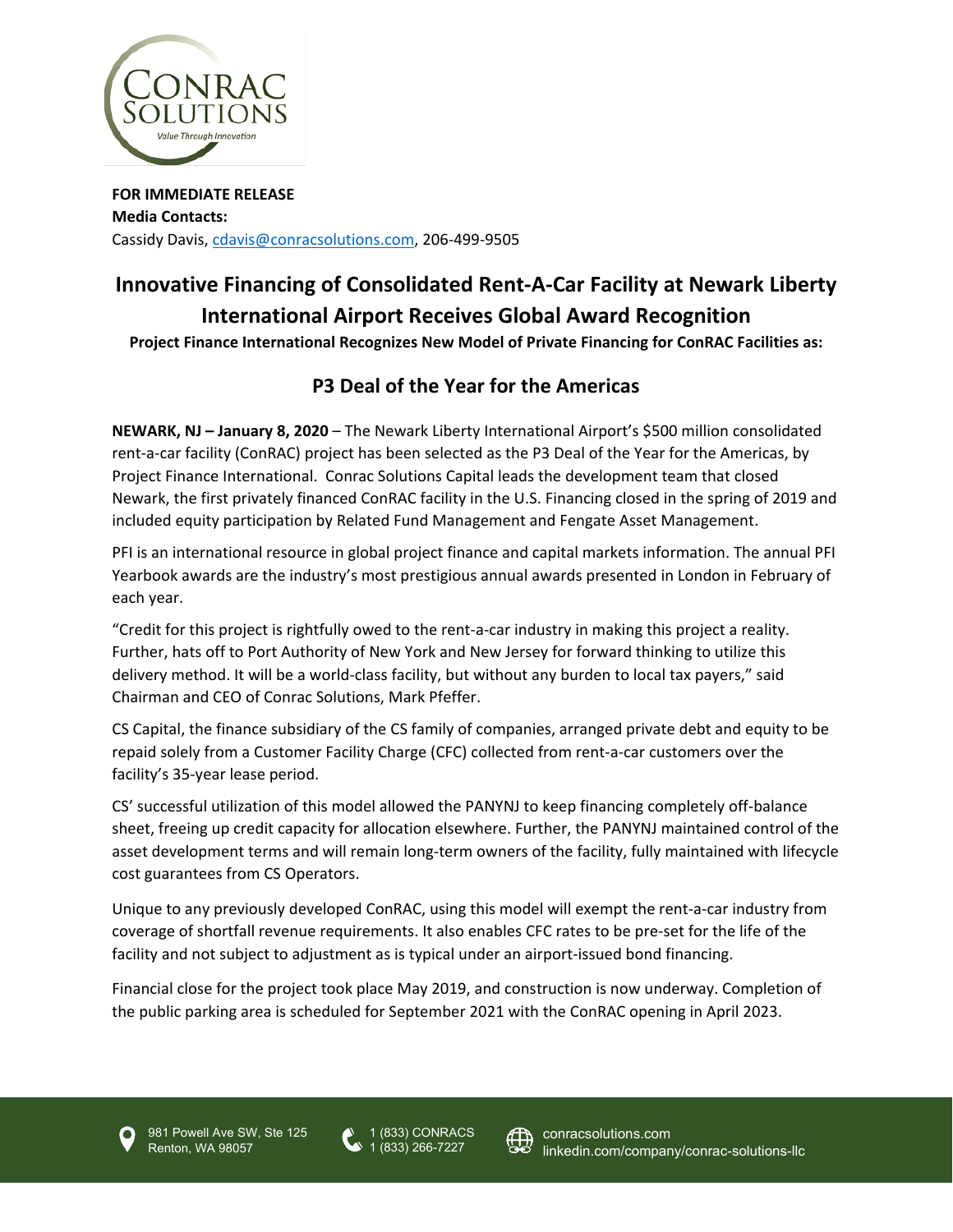The 2.7 million square foot ConRAC will be constructed on a 19.31 -acre site, with 2,925 public parking spaces and 3,380 rent-a-car spaces to support 10 rent-a-car brands. It integrates retail operations with customer wayfinding and traffic circulation, provides vehicle fleet storage and enhanced security, and includes shared components such as 15 car washes and 54 fueling positions along with vacuum systems, waste management and service bays. Further, the project employs several sustainability initiatives including a solar roof, electric vehicle charging stations, LED efficient lighting, and water reclamation and air quality systems.

Additional EWR ConRAC project information may be found online at [www.conracsolutions.com/EWR.](http://www.conracsolutions.com/EWR)

###

## About Conrac Solutions

Headquartered in Renton, WA, the Conrac Solutions family of companies is the only entity in the United States to have privately developed, on-airport, consolidated rent-a-car facilities (ConRACs). As developer, financial sponsor and operator of ConRACs, the company has experience in pre-development and feasibility, financing strategies, design and construction, activation, operations, asset management and capital project management. Completed projects include Ted Stevens Anchorage International Airport, Austin-Bergstrom International Airport, and Bismarck Airport. ConRACs currently under contract for planning and delivery include Bradley International Airport (Hartford, CT), Newark Liberty International Airport and Reno Tahoe International Airport. For more information go to: [https://www.conracsolutions.com.](https://c212.net/c/link/?t=0&l=en&o=2590623-1&h=862717808&u=https%3A%2F%2Fwww.conracsolutions.com%2F&a=https%3A%2F%2Fwww.conracsolutions.com)

## Project Finance International - P3 Deal of the Year – ConRAC

The Newark Liberty International Airport ConRAC transaction was a stand-out based on its use of a new source of revenue, its smooth and quick execution, and its innovation as the first project of its kind with demand risk that was financed in the bank market. The deal came together in less than three months and is expected to be used as a model for future transactions.

The sponsor of the project is Conrac Solutions Capital, with equity provided by Related Fund Management and Fengate Asset Management. A consortium of banks led by MUFG, CIBC, National Bank of Canada and AIG provided the debt financing, which included a \$310 million construction term loan and \$43.9 million in letter of credit facilities. MUFG also acted as hedge provider and administrative agent. Goldman Sachs acted as financial adviser. Allen & Overy advised on the sponsor side and White & Case on the lenders' side. Ashurst advised the Port Authority of New York and New Jersey.

The deal includes a fixed-price, date-certain and fully bonded design and build contract for construction with a joint venture of Austin Commercial and VRH Construction. For more information on the PFI Awards, please visit: [http://www.pfiawards.com/.](http://www.pfiawards.com/)